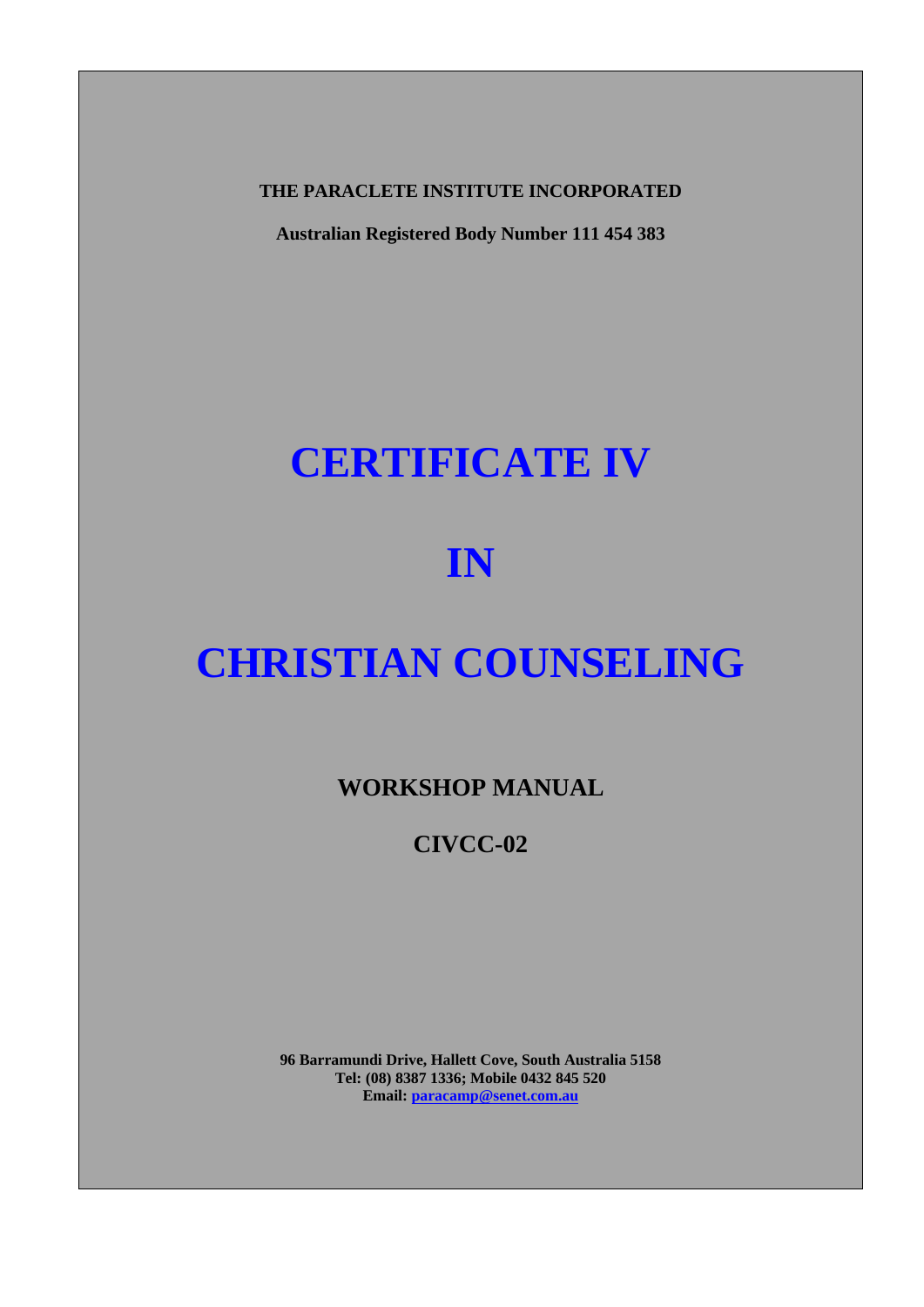# **CONTENTS**

| Section 1: | The Venue              |
|------------|------------------------|
| Section 2: | Administration         |
| Section 3: | First things           |
| Section 4: | Managing the Interview |
| Section 5: | Communicating          |
| Section 6: | Insight                |
| Section 7: | Winding Up             |
| Section 8: | <b>Team Counseling</b> |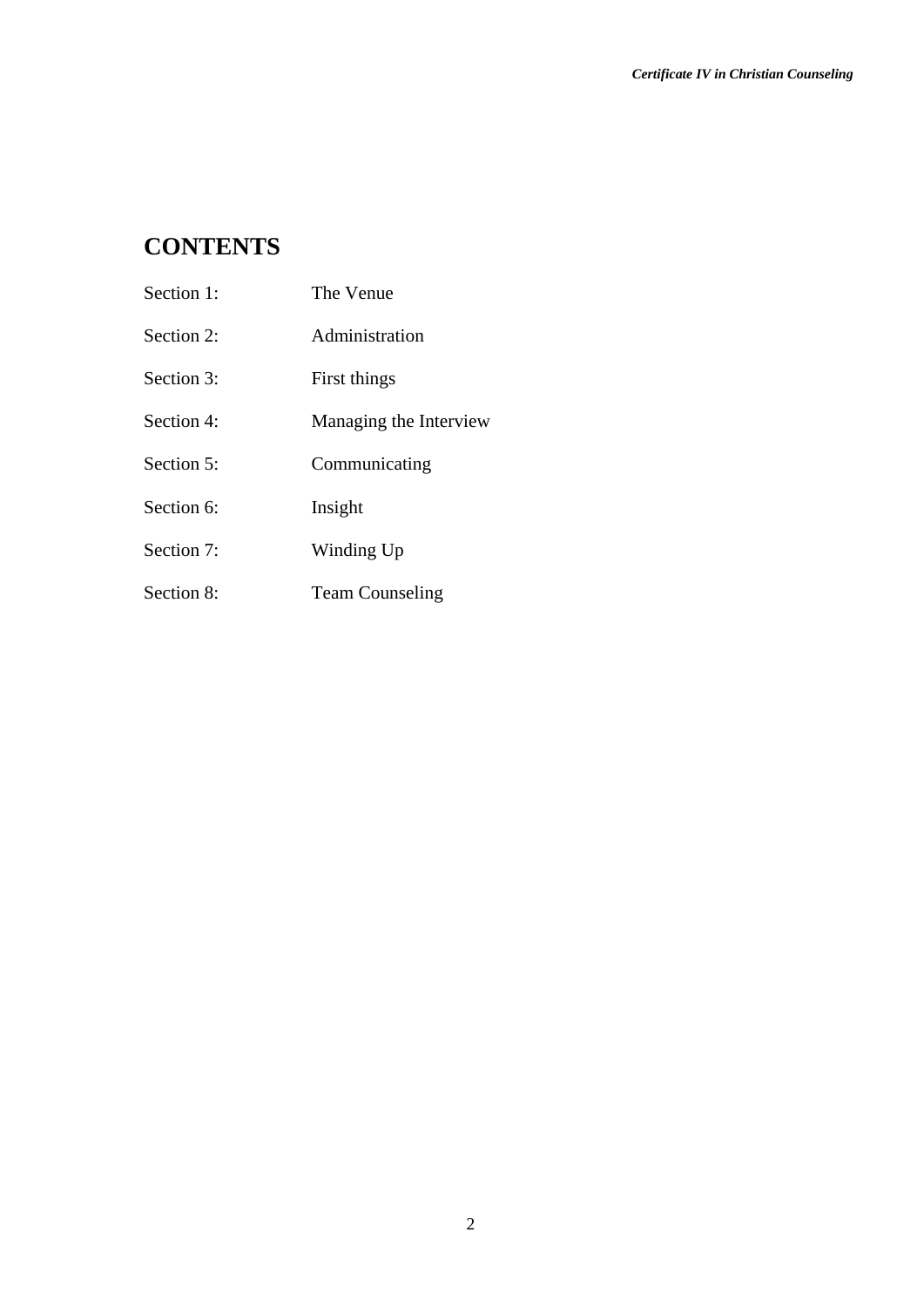# **SECTION 1: THE COUNSELING VENUE**

Counseling can occur anywhere but if you have the luxury of setting up a special venue for counseling there are a few things to think about.

### **Location**

Where should we set up a venue:

- Within a church property?
- Within a separate office complex?
- In a home?

Your choice: ……………………………………………………………………………………………..

#### **Reception/Administration**

What is needed here?

List: …………………………………………………………………………………………………... ……………………………………………………………………………………………………………. ……………………………………………………………………………………………………………

#### **Counseling Room Arrangements**

What furnishings should the room have?

| List:     |                          |                                                                                                                                                              |  |  |  |
|-----------|--------------------------|--------------------------------------------------------------------------------------------------------------------------------------------------------------|--|--|--|
|           |                          |                                                                                                                                                              |  |  |  |
|           |                          |                                                                                                                                                              |  |  |  |
|           | Do not sit behind a desk | Do not place yourself with a window behind you so that the client cannot see you plainly.<br>Do not sit too close to the client – and also not too far away. |  |  |  |
|           |                          |                                                                                                                                                              |  |  |  |
|           |                          |                                                                                                                                                              |  |  |  |
| Victuals? |                          |                                                                                                                                                              |  |  |  |

Should we offer the client tea or coffee, etc.?

……………………………………………………………………………………………………………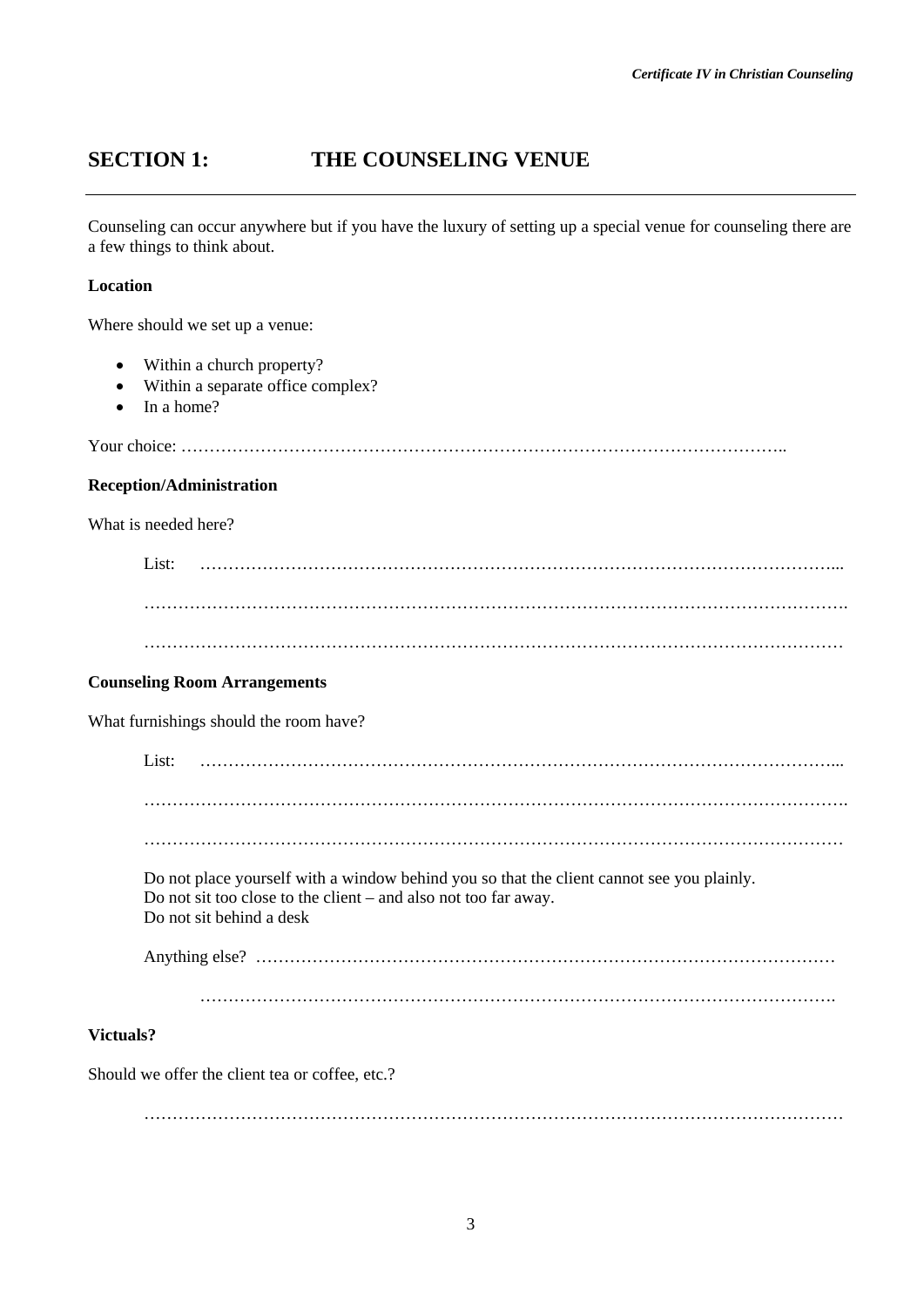# **SECTION 2: ADMINISTRATION**

#### **Reception**

Who should greet the client?

…………………………………………………………………………………………………………..

#### **Personal Details**

People are used to providing their personal details. You need to create a form that collects the information that you need. This form is very useful for 'breaking the ice' in the interview – see Section 3.

What information do we need? Please design a form for your own use:

 $\mathcal{L}^{\text{max}}_{\text{max}}$ . The contract of the contract of the contract of the contract of the contract of the contract of the contract of the contract of the contract of the contract of the contract of the contract of the contract of the contrac ……………………………………………………………………………………………………………. ……………………………………………………………………………………………………………. . The contract of the contract of the contract of the contract of the contract of the contract of the contract of the contract of the contract of the contract of the contract of the contract of the contract of the contrac  $\mathcal{L}^{\text{max}}_{\text{max}}$  …………………………………………………………………………………………………………… …………………………………………………………………………………………………………… ……………………………………………………………………………………………………………. …………………………………………………………………………………………………………… …………………………………………………………………………………………………………… ……………………………………………………………………………………………………………

Does there need to be a disclaimer sentence on this form?

#### **Waiting Arrangements**

Will you need a place for people to wait if you are busy with another client? Where should this be and what do you need to provide so that the client is comfortable?

 ……………………………………………………………………………………………………………..  $\mathcal{L}_{\mathcal{M}}$  , and the contract of the contract of the contract of the contract of the contract of the contract of the contract of the contract of the contract of the contract of the contract of the contract of the cont …………………………………………………………………………………………………………….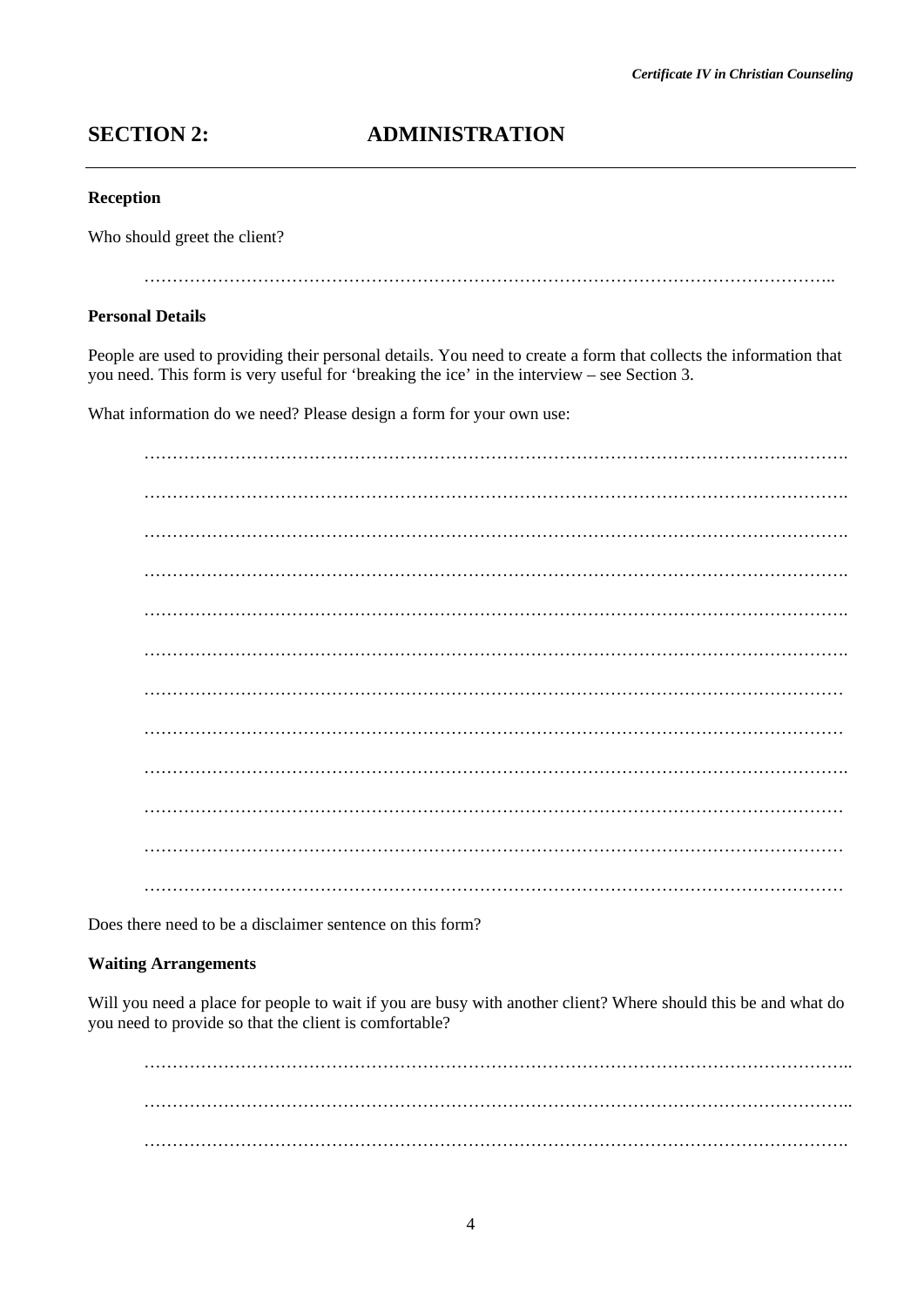## **SECTION 3:** FIRST THINGS

### **The Counselor**

How should we conduct ourselves during the interview? Should we be:

- Formal/Business Like
- Casual/Friendly
- Warm/Personal
- …………………………………..
- ………………………………….
- ………………………………….

#### **Settling the Client/Defining the context**

The completed form is your way into the counseling conversation. Ask questions and make comments:

- I see you are living alone. How long have you been doing this?
- I see you go to church which church do you attend? How long have you been attending?
- ………………………………………………………………………………………………………….
- ………………………………………………………………………………………………………….
- ………………………………………………………………………………………………………….

**REMEMBER:** It is critical to start forming an opinion (without necessarily asking direct questions) as to:

- Is the person moving in what God wants for them at their age? If not, why not?
- Is the person 'born again'? Have they entered into an intimate relation with the Lord Jesus?
- Are they used to praying about their needs, or not?
- ……………………………………………………………………………………………………………
- ……………………………………………………………………………………………………………
- $\bullet$  . In the contract of the contract of the contract of the contract of the contract of the contract of the contract of the contract of the contract of the contract of the contract of the contract of the contract of the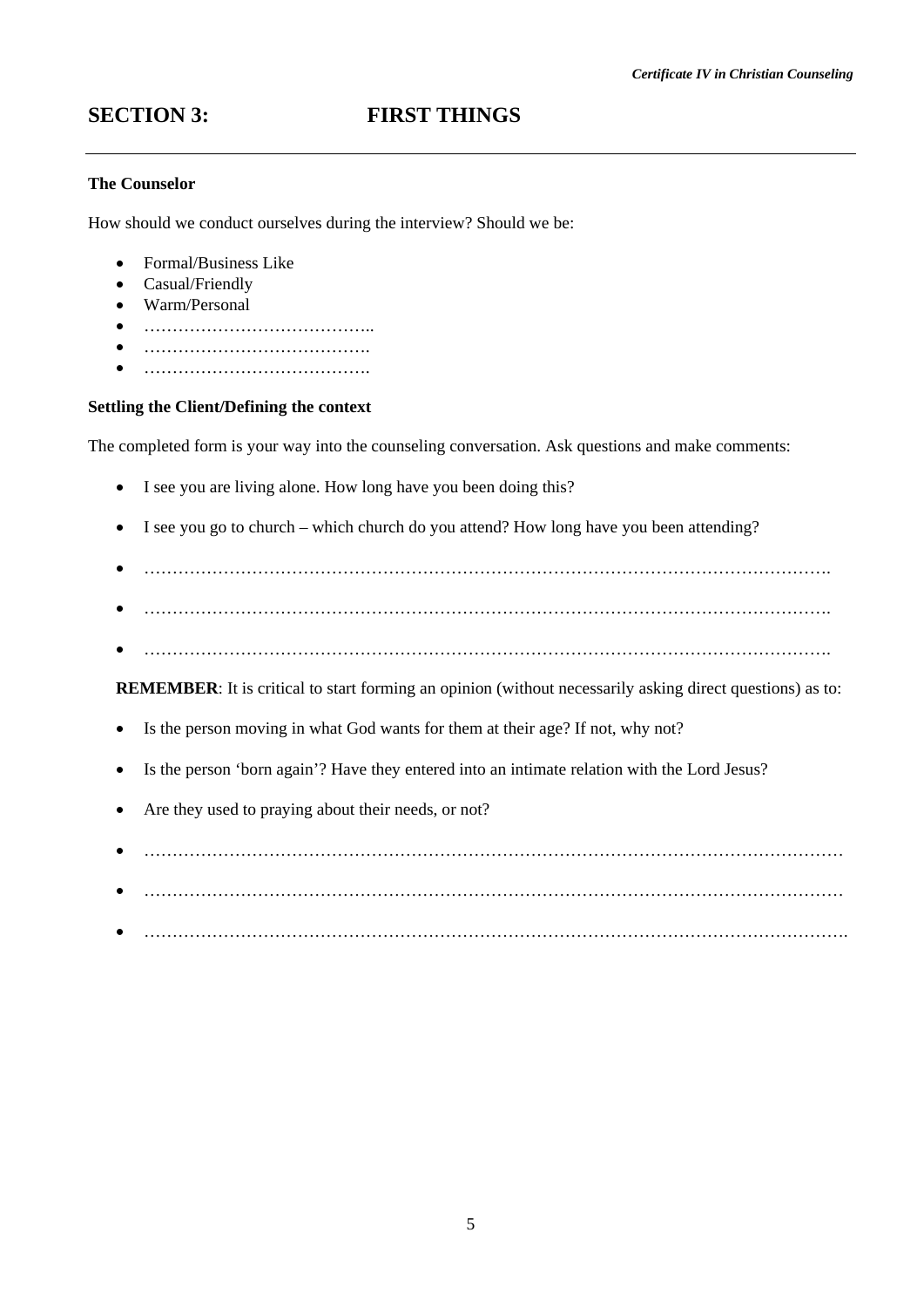## **SECTION 4: MANAGING THE INTERVIEW**

People moving in management circles know there is a well known 'model of management'. A generic form of this model is as follows:

- 1. A problem/need is defined where are we now?
- 2. The situation in which the need occurs is investigated what are the causes of the problem?
- 3. A goal is set where do we want to be?
- 4. Strategies are developed towards achieving the goal how are we going to get there?
- 5. Specific actions are planned what are we going to do?
- 6. Action is taken
- 7. The results of the action are evaluated

The counseling interview is concerned with **steps 1-4**. When we enter the counseling interview room we need to carry this idea with us because it gives us framework within which to work. Some people will stay in step 1 talking about their problem for hours if you let them. Your job is to gently turn their thoughts to Steps 2 and 3 in turn when it seems right and practical. Once the goal is set, your job is to move the client to think about the strategies that will be needed to achieve their goal. The interview is over when **the client** has been helped to formulate a plan of action and **AGREED** to make it happen. The **COUNSELING AGREEMENT** is the objective of any counseling session. It is not always possible to get this far in a first interview but the objective should be to get there sooner rather than later.

Two problems emerge:

- Some clients find it extremely difficult to make a decision.
- Some clients fail to take action even after planning to do so.

The skill of a counselor is to help the client to exercise the will to do both.

#### **EGAN'S MODEL OF COUNSELING**

Many models have been proposed for counseling. Egan's model is useful because it is essentially a management model built on the generic model presented above. It provides the necessary guidelines for the counseling session to proceed in the right direction with the right result.

#### **Stage1: The Current Scenario – what is going on**

The first task is to define 'the problem'. Egan sees this stage proceeding in two stages:

#### **Stage 1A: Helping the client to tell their story**

Clients need to talk about their problems and concerns. Some do this more easily than others. It is the counselor's task to not only help the client tell their story (by using probe questions when necessary – see Section 5) but to help them to see the problem in a clear light – to move beyond history to start thinking rationally about how they can retake control of their lives.

What is important in this phase of the counseling process?

- o The client should not feel judged.
- o Let the client completely unload (but not go over the same ground endlessly).
- o The counselor's job is to listen attentively and try to empathise (as much as this is possible).
- o Watch for non-verbal communication but do not build too much on this.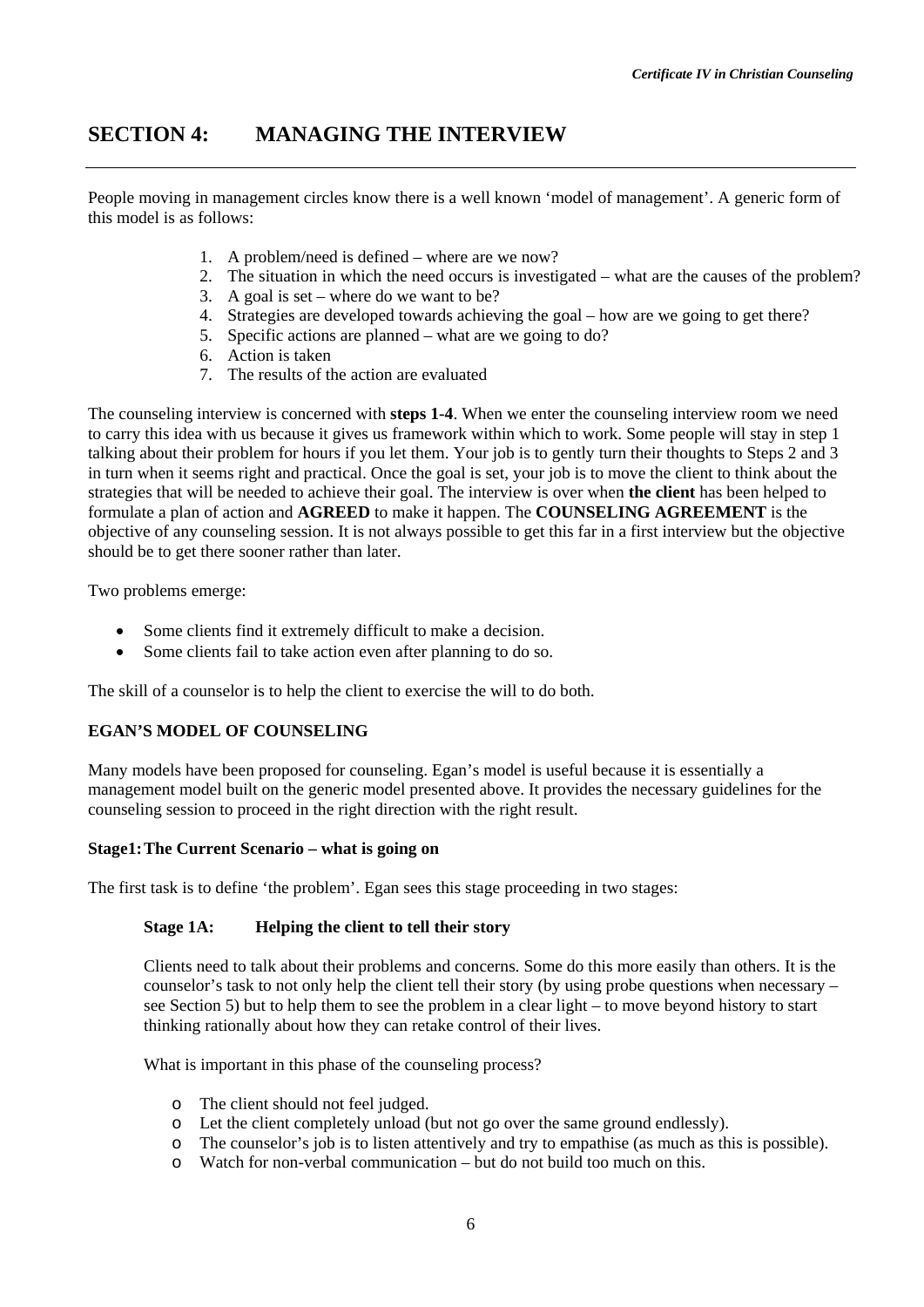The counselor's job is not to agree or disagree with the client but to lead them to see the problem clearly. Seeing the problem clearly may be all that is needed for the client to see what they must do to better manage their lives.

An important result from a well managed Stage 1A is that the counselor and client will have developed a **working relationship**. This is crucial for the later stages of the model.

#### **Stage 1B: Helping clients challenge their blind spots and develop new perspectives**

Egan suggests that the counselor uses **reality testing** to help the client identify their blind spots - but be careful not to confront people with 'what they are doing wrong'

Van Niekerk (2002) suggests that Albert Ellis's Rational Emotive Behaviour Therapy (REBT) is useful in this stage. REBT is a theory of personality that holds that a highly charged emotional consequence follows a significant activating event. It sees the following sequence to be important:

- $A =$  An activating event something happens to the person
- $B =$  The person's belief system built on past experiences dictates the inner responses (thoughts and self-talk) the flow from the event.
- $C =$  The kinds of emotions, moods and actions that result from B.
- $D =$  The counselor helps the client reinterpret the event by challenging the client's belief system.
- $E =$  A positive change of attitude, emotion and action.

*Example*: A person walks in to a room and notices that a person that they know does not acknowledge them. In thinking about this they may decide that the person is rejecting them for some reason. Very often this causes them to get angry or sink into self pity. The reality test (asking the other person why they ignored you) will most often reveal that the other person had no intention of rejecting you but either did not see you or was engrossed in their own thoughts or a conversation at the time.

Some common notions that need to be disputed by invoking REBT:

| The emotional control freak: | I can only be happy with people who think and have the same<br>belief system as myself. [Cf. I will get on with people by<br>concentrating on the things we agree on rather than worrying<br>about the things we disagree on.]         |
|------------------------------|----------------------------------------------------------------------------------------------------------------------------------------------------------------------------------------------------------------------------------------|
| The perfectionist:           | To feel worthwhile I must find the perfect solution to any<br>problem – if I cannot find it I feel devastated. [Cf. We are all<br>fallible. I will do the best I can in the time available and that<br>will have to do.]               |
| The legalist:                | There are certain acts that are wicked and those that do them<br>need to be punished regardless of the circumstances. [Cf. I will<br>try to understand why people do the things they do, without<br>condoning the action.]             |
| The unreal expectation:      | It is catastrophic if things do not turn out the way I want them.<br>[Cf. I don't like it but I can bear it!]                                                                                                                          |
| The pacifist:                | I am dependent on the external circumstances. I have had<br>experiences that cause me to react (inevitably) in certain ways.<br>[Cf. I can change, with God's help. I can take charge of my<br>circumstances at least to some degree.] |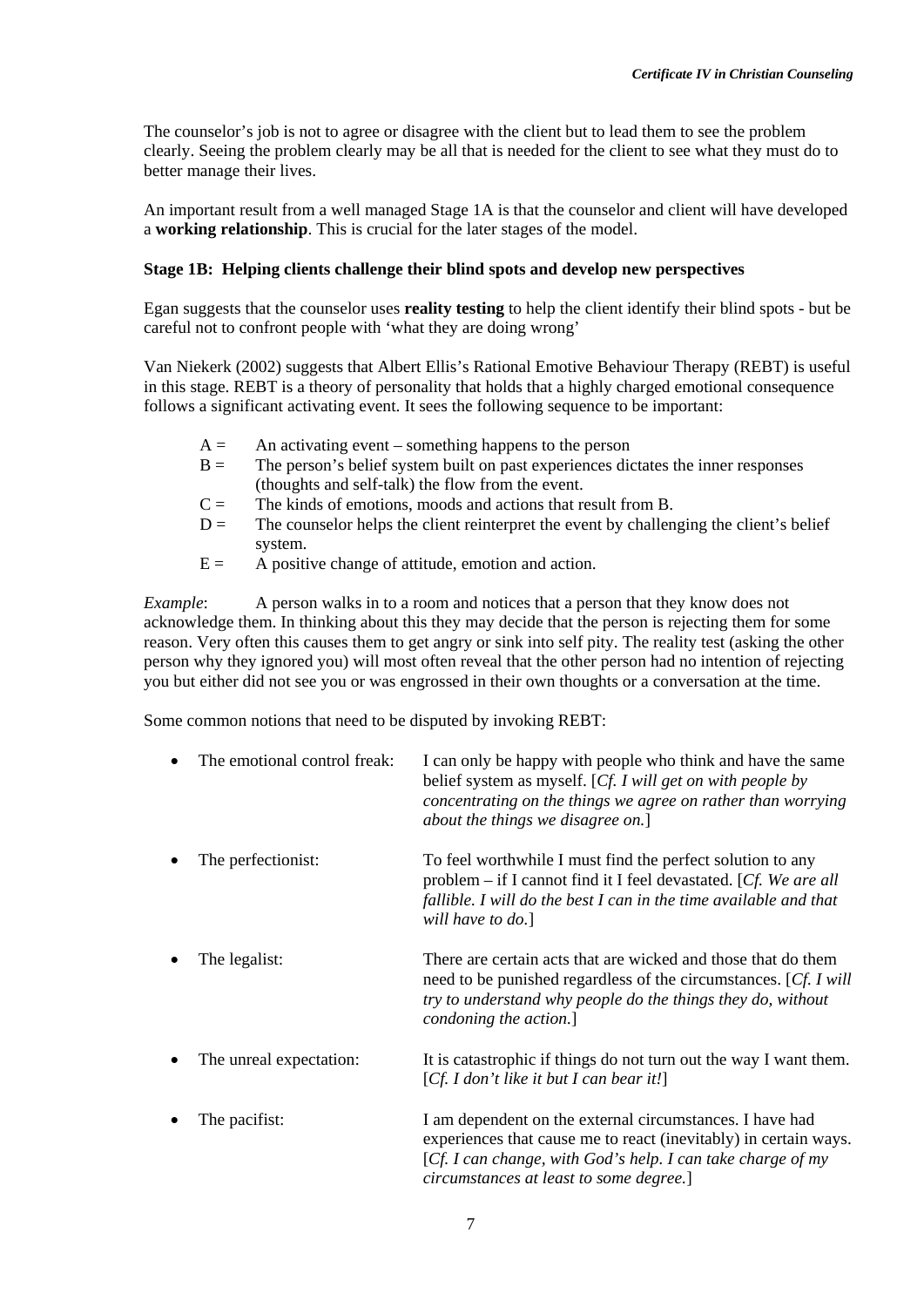| The co-dependant: | I need to rely on someone in my life who is stronger than I. |
|-------------------|--------------------------------------------------------------|
|                   | [Cf. "I can do all things through Christ who strengthens me" |
|                   | $- Phil.4:13.1$                                              |

#### *Basic attitudes underlying irrational thinking:*

| 1. Demands on the Self:        | I must do well. If not, I feel ashamed, depressed, guilty, etc.                                                    |
|--------------------------------|--------------------------------------------------------------------------------------------------------------------|
| 2. Demands on Others:          | You must treat me well and justly. If you do not you deserve<br>to be punished.                                    |
| 3. Demands on the Environment: | The world owes me a living. I can't do anything because I was<br>born poor and never had the right education, etc. |

#### *Positive positions:*

- 1. Past or present events do not cause my emotional responses. The responses are due to my belief system which interprets them in a certain way.
- 2. I continue to be disturbed because I keep indoctrinating myself with negative and irrational thoughts.
- 3. I find it easier to hang on to my self-defeating thoughts because it is easier to do so than to confront them. In other words – it is easier to blame others and the state of the world than to see the problem is within myself.

### **Stage 2: Developing a New, Preferred Scenario**

#### **Stage 2A: Helping the client develop a range of possibilities for a better future**

It is critical that the counselor sees their job as helping the client list a range of possibilities – not getting over enthusiastic in the task and start imposing their own preferences on the client.

Egan makes the point that each proposal needs to be defined in clear terms, i.e. not stated in a vague way. Egan makes the further point that it is sometimes useful to work through the worst case scenario as this motivates the client to aim higher.

#### **Stage 2B: Making sure that the chosen scenario is 'what the client really wants'**

Many clients (particularly co-dependent types) show a tendency to agree with an outcome rather too quickly – because they are feeling desperate. It is important to help them think through the details and implications of the chosen goal. In particular it is important to get the client to think in terms of outcomes (objectives) rather than the process. In management terms we say that an objective must be:

- Specific (relevant to the client's circumstances and personality).
- Realistic (achievable within the bounds of the client's human and financial resources).
- Time bounded (a definite time needs to be stated in which the goal will be achieved).
- Measurable (evaluation is dependent on mensuration).

#### **Stage 2C: Helping the client commit to a goal**

The client needs to feel mentally and emotionally 'happy' with the goal, even get a little excited about the possibilities it presents. Building social support systems may be important in achieving this – the client needs to feel that they are 'not alone'. The most crucial support comes from a genuine intimacy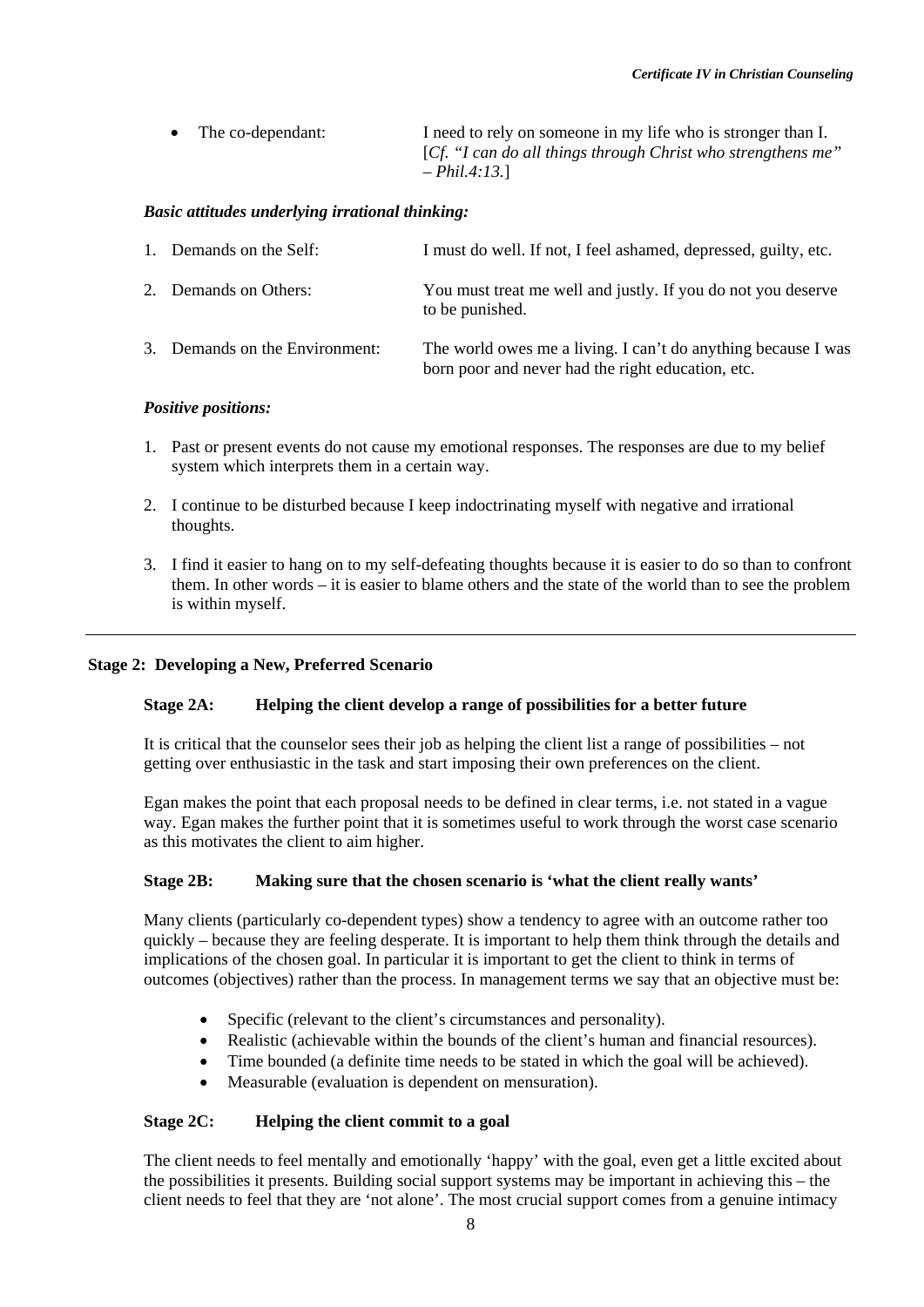with God. Secondly, there may be certain people whose support will be necessary. The counseling discussion should leave no stone unturned in helping the client feel that the goal is achievable. Then and only then, is there a fair chance that the client will commit to action – at this stage in principle only but this first stage of commitment is important in getting the client to the place where they are ready for action at the end of stage 4.

#### **Stage 3: Helping the client develop detailed strategies for action to achieve the preferred scenario**

#### **Stage 3A: Brain-storming**

This stage requires creativity and, most importantly, inspiration, i.e. revelation from the Holy Spirit. It is an important time of helping the client to find within themselves the capacities they need to live constructively and compassionately with a high level of self management. Things to encourage include (after Egan):

| Optimism and confidence          | cf. depression and a feeling of helplessness       |
|----------------------------------|----------------------------------------------------|
| Acceptance of uncertainty        | cf. fear of uncertainty                            |
| Widening the range of interests  | cf. staying within the bounds of what is known     |
| Flexibility                      | cf. rigidity                                       |
| Tolerance of complexity          | cf. looking for simplicity and simple solutions    |
| Verbal fluency                   | cf. Inability to verbalise one's feelings/problems |
| Curiosity, a spirit of adventure | cf. fear of the unknown                            |
| Persistence                      | cf. readiness to give up quickly                   |
| Independence                     | cf. clinging to a stronger person                  |
| Reasonable risk taking           | cf. conformity                                     |

Egan believes that the main blocks to innovative action are:

 Fear and anxiety Being trapped in fixed or self defeating habits Dependence on authority Perfectionism

#### **Stage 3B: Developing the Plan of Action**

Once again, each phase of the action plan needs to have a defined objective that is specific, realistic, time bounded and achievable. Further things to think about include:

 Are the necessary resources available – preferably under the control of the client? Is the plan challenging but within the client's current human resources? Has the client taken ownership of the objective – it must be the client's strategy, not the helpers? Is the plan of action in line with the client's value system? Is the strategy so complex that the client is likely to feel confused and overwhelmed when they get alone with themselves - if so should it be subdivided into a number of simpler strategies? Is there a back up plan in the case that the strategy proves abortive?

NB The client is more likely to carry through the plan if they know that the counselor will 'be there' for them in the action phase.

#### **Stage 4: Commitment to Action**

This is the crucial stage of the first part of the counseling process. It needs to be done deliberately. The agreement needs to be written down and signed by both the client and the counselor.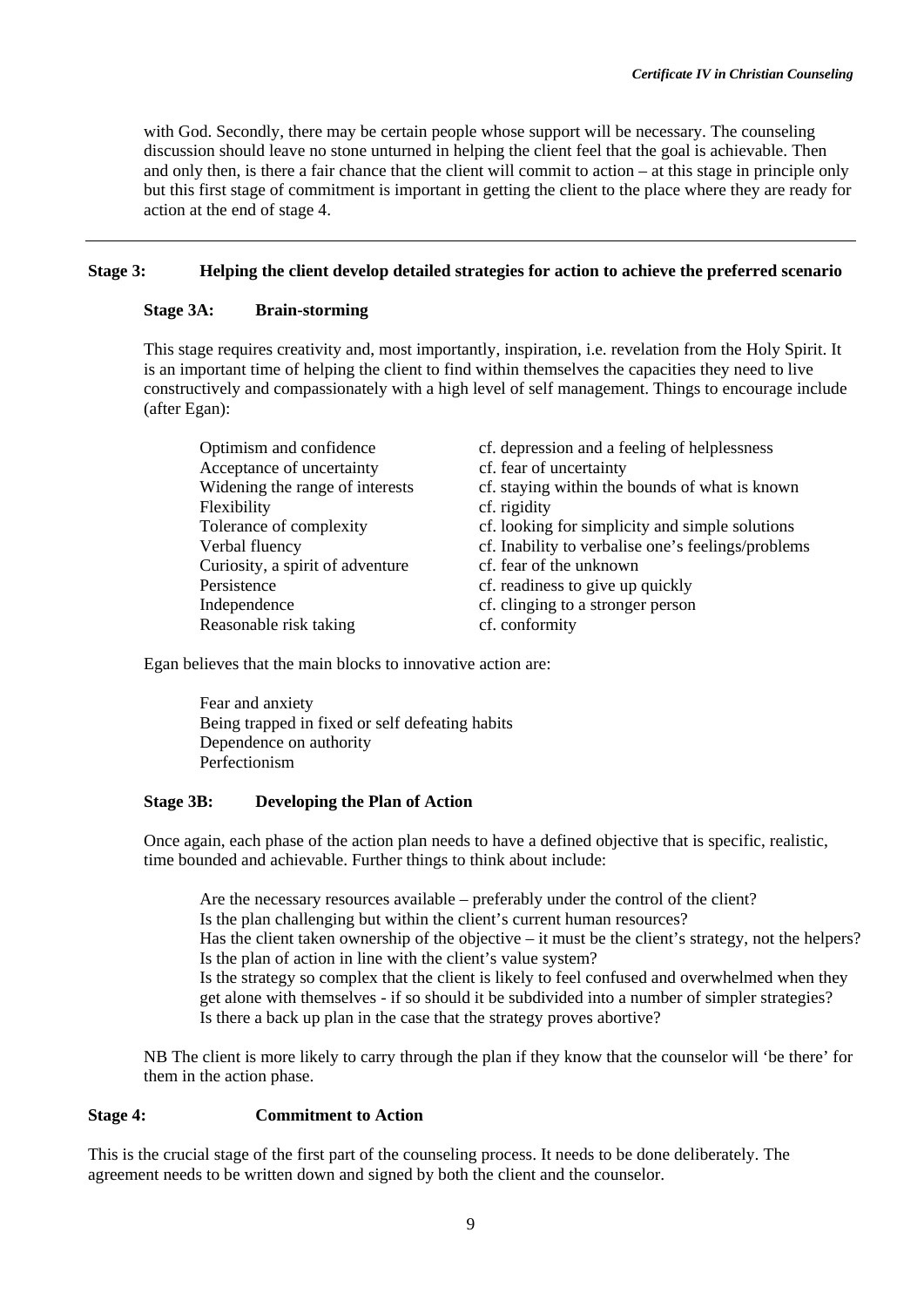#### **Review Session**

It is important to set a time for the client to return periodically to review progress – to report successes and to sort out problems along the way.

Unfortunately, many people do not take the planned action when they return to the site of their problem. In the long run, having done our best, all counselors report 'failures' – people that just cannot step out of their morbid self pity. There is a limit to what can be done with such people. Having done all, it is best sometimes to say, 'Sorry, I do not seem to be able to help you'. A reference to another counselor may be in order at such a time.

#### **Timing**

It would be nice to think that we could move through all four stages of Egan's model in the first counseling session but this is seldom the case. Sometimes simply bringing their story out into the open works the miracle – the person sees very clearly what they must do to solve their problem. In other cases it may take two or even three sessions to get to the action phase. The important thing is for the counselor to keep Egan's structure in mind and work constructively and patiently towards stage 4 - rather than work in a haphazard way as this almost always proves to be time wasting and ineffectual.

#### **Keeping Records**

Most people would agree that it is important to keep a record of each counseling session as this will save time recanting on a subsequent interview. But what information should be recorded?

List some things you think will be worth recording:

Do you think it would it be worthwhile to have a standard report sheet printed?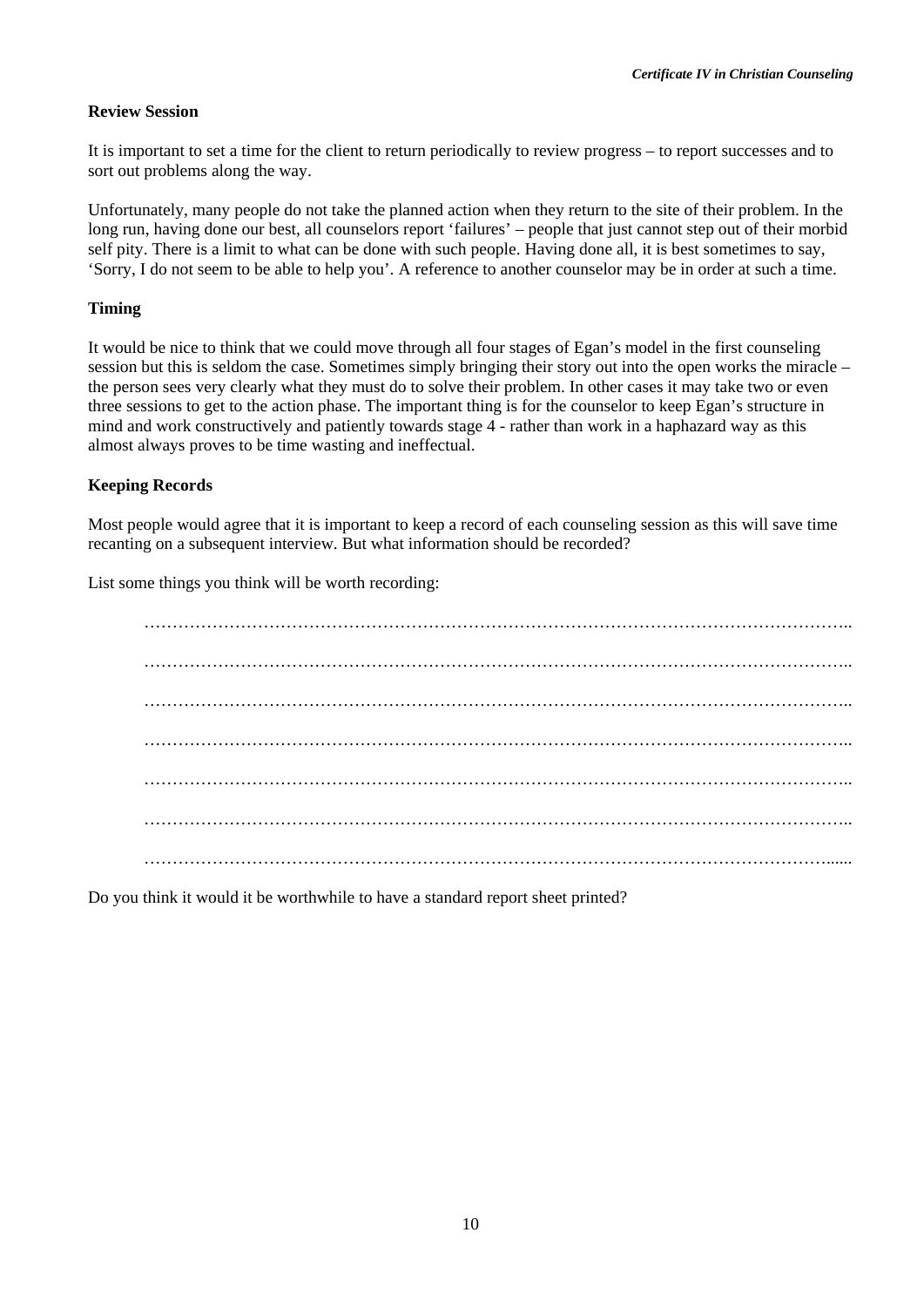# **SECTION 5: COMMUNICATING**

In the theory module we have seen that nobody, not even the most well trained person, can exactly know what is in another person's mind. In counseling circles a lot is made of 'having empathy' – and we should do our best to see things from the client's point of view. But the Christian counselor knows that the best we can do is interpret another person's story from our own background experience – and that may be vastly different from the patient's experience. The reality is (van Niekerk 2002):

- Different people perceive the same object, person, message or incident differently.
- Different people ascribe different meanings to the same object, person, message or incident.

Try this with your fellow students:

As honestly as you can, write down your thoughts and emotional response to:

- An object in the room
- The Prime Minister of Australia
- A message that says your young child is over two hours late coming home from school.
- The recent tidal wave in Indonesia.

Compare notes.

#### **Other Obstacles to Communication** (after van Niekerk 2002)

Things to watch in yourself and others include:

*Concealment*: Many children find it safer to keep their true feelings and thoughts to themselves. This makes for bad communication in later life – especially in a marriage relation. Other people have found that people do not understand them when they try to communicate – this causes them to lose the confidence needed to share their feelings. People with a poor self image also find self disclosure difficult – they are afraid that people will judge them harshly when they find out how hopeless they are!

*Self Righteousness*: Some people have strong opinions about the way things should be done. If only other people would see what they see, the problems of the world could be quickly overcome. Having strong opinions, they tend to instruct others rather than encourage them to think through the problems themselves. Such an approach tends to produce rebelliousness, fear, defiance, rage and/or *apparent*  subserviance. It is difficult to have a relation with a person who has all the answers and obviously has little value for your opinions

*Threats*: Some people (e.g. parents) use threats as a means of controlling people. "You had better or else"

*Moralising*: Others appeal to a moral code to get people to do what they want. 'One does not do that"… It is your responsibility to..", etc. This approach produces a sense of guilt, obligation and/or rebellion and obstinacy.

*Rational Argument*: Some people are skilled at presenting logical arguments that prove that they are right and other people are wrong. "The facts are… Your idea will not work because…". The other person feels inferior or feels that there is no future in trying to pursue a relation with such a person.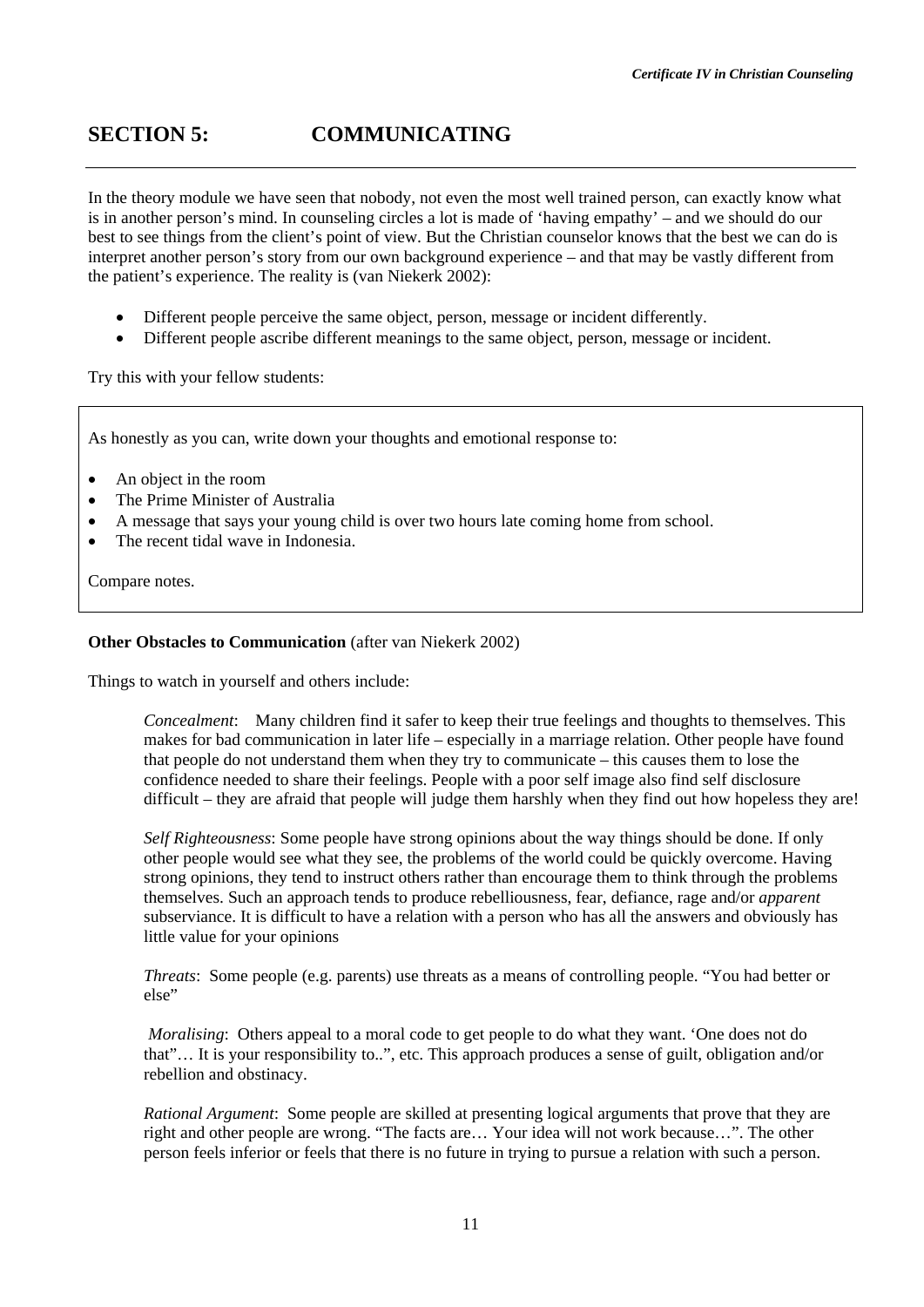*Judging*: Some people have a habit of judging others. "You seem to be a selfish person.. You ought to know better… I see that you have been a bad boy.." The result is humiliation, feelings of inadequacy,

fear of further derision and in some cases anger.

*Belittling*: Making the other person look and feel ridiculous. "You are a bit of a cry baby, aren't you?… You seem to make a mess of everything..." Result: the other person is hurt and feels insulted and unwelcome.

*Analyzing*: Diagnosing and interpreting another's feelings and motives. "Actually you're a little jealous, aren't you?" The other person becomes frustrated when they do not agree with the diagnosis. They feel violated.

*Comforting*: Some people are highly motivated to bring sympathy and care to other people – a pat on the shoulder and a cliché being offered instead of addressing the problem. The client gets the message that the solution to their problem is external help and care. They begin to rely on sympathy rather than tackle their problem head on. James says: Be afflicted, mourn and weep; let your laughter be turned to mourning and your joy to heaviness. Humble yourself in the sight of the Lord and He will lift you up" (James 2:9-10). Some people need to go further down rather than be rescued immaturely.

*Policing*: Make sure that your interview does not turn into a cross-examination. "Who...When... Why? This often causes people to panic.

*Sarcasm:* Some people use sarcasm to cover their reluctance to get involved and out of need to exert their superiority. "Oh yes, I suppose I should burst into tears at your sad story… Yes, I am sure you could put the world straight if you had the chance.."

#### **LISTENING**

Listening skills are vital in counseling. One commentator said that we have two ears and one mouth but we talk as though we had two mouths and listen as if we had one ear!

#### *Listening styles*

It is crucial to act in a way that convinces the client that you are listening

Do not use the following styles:

- *Interpretative Listening* don't be too quick to think you know what a person is thinking or feeling. This commonly leads people to start giving advice rather than leading the person to deal with their own inner life.
- *Smoothing Listening* don't look smug or supercilious when you are listening, as if you can see what the problem is but are allowing the client to talk on because it is 'good for them'.
- *Probing Listening* probing is good if it is done correctly but don't probe too early and always use an "I question" – see below.
- *Understanding Listening* some people paraphrase in order to check what they think the client is saying but be careful not to put ideas in the person's mind.
- *Empathetic Listening* don't go overboard in trying to create an encouraging atmosphere as this can lead to offering advice

Do use the following styles:

• *Empathetic Silence*: Try to refrain from interjecting or making comment along the way. Try to communicate non-verbally that you are giving the client your full attention.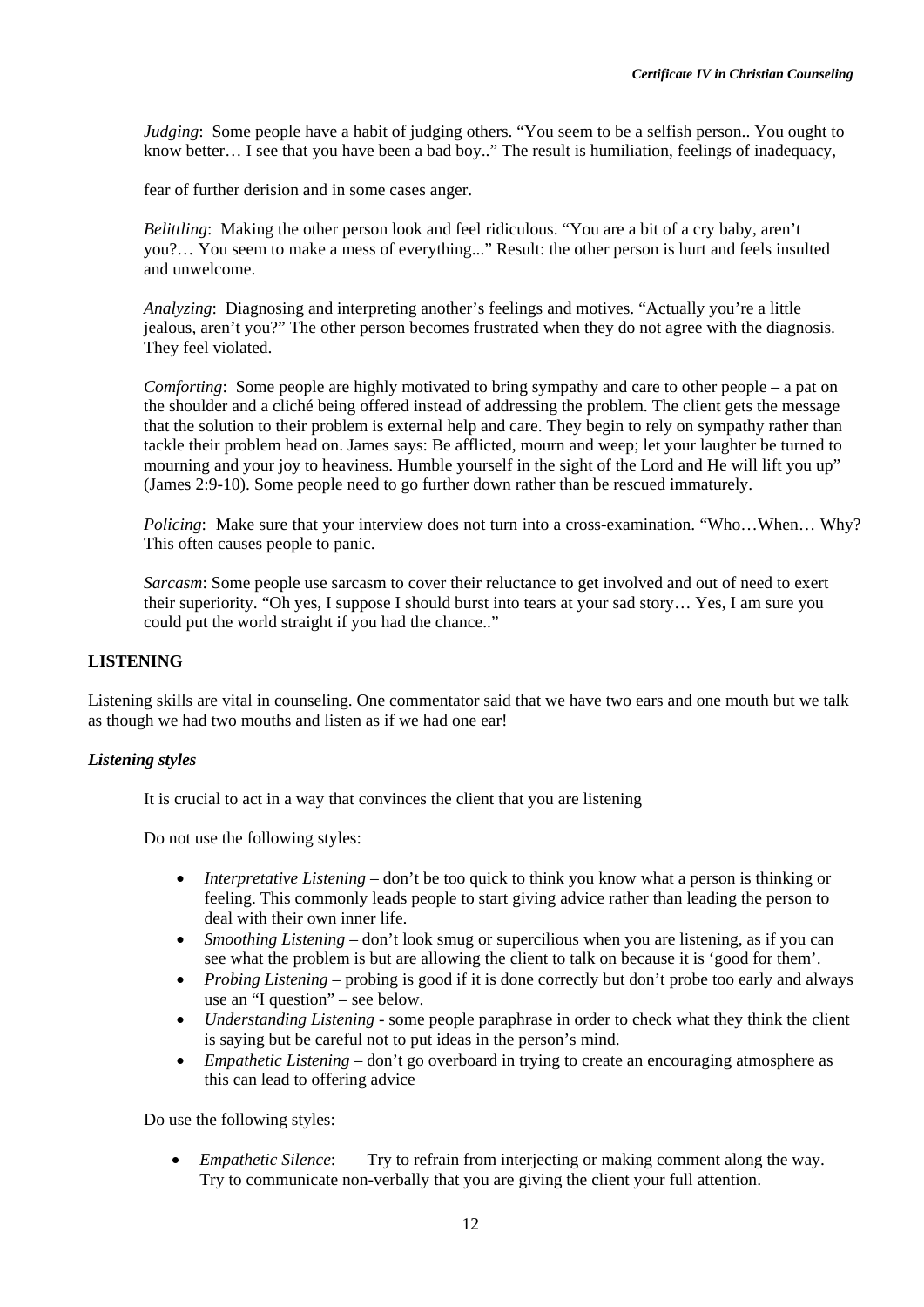- *Acknowledging Responses*: It is OK to use expressions like "I see…, Tell me more… Go ahead, I am listening…" This helps the client to talk as he feels that he is being heard.
- *Summarising*: This is important for keeping some control on the conversation but be careful not to put ideas in the client's head.
- *Appropriate Questions*: Asking questions about the content of what has been said is OK as long as you are simply seeking more information. Be careful not to be recriminatory, interpretive or accusative.
- *Patience*: Be patient within and appear so!

#### *Active Listening***:**

As we saw in the theory module, we need to be active in listening. Some things to keep in mind include:

- Remember that the person talking is putting words to inner thoughts and their words will reflect their cultural background and experience.
- The listener needs to constantly be thinking about meanings, empathetically. This means being conscious of their own prejudices as well as forming ideas about the client's background/culture. Sometimes the counselor may consider that the client's language to be too far removed from their own to allow a fruitful interchange. The best solution may be to pass the client to another counselor.
- Learn to listen to the Holy Spirit as well as the client while the latter is talking Section 6.

#### **Feedback**

Feedback is necessary and desirable but in giving feedback, take note of the following guidelines:

- Do not judge.
- Be specific do not generalize
- Deal with actions and situations that can be modified
- Aim to help the client see the problem more clearly
- Do not make assumptions, prescribe or interpret

#### **"I" Messages**

A *very important* communication strategy is to use "I" statements instead of "you" statements. By "I" statements we mean statements that reflect your response to what is said and done rather than bring accusation or interpretation into the conversation. An example is as follows:

- "I" Message: 'John, I felt very humiliated when you told me in front of our friends in such an irritated way to stop interrupting you.'…'I am sorry Susan, I hear what you are saying and perhaps I did get unnecessarily annoyed, but you did not allow me time to finish my story.' "You" Message: 'John, you were extremely impolite to attack me in front of our friends. Who gave you
- the right to speak to me like that?'…'Susan, you continually interrupt me when I am half way through a story. You always think you are better at everything'

See how the "I" statement leaves the door open for rebuilding the relationship. The "You" message leads to ongoing warfare. The "I" message focuses on the effect of the action rather than on the way it was enacted. The other person is not attacked. Anger and retaliation is not the motive.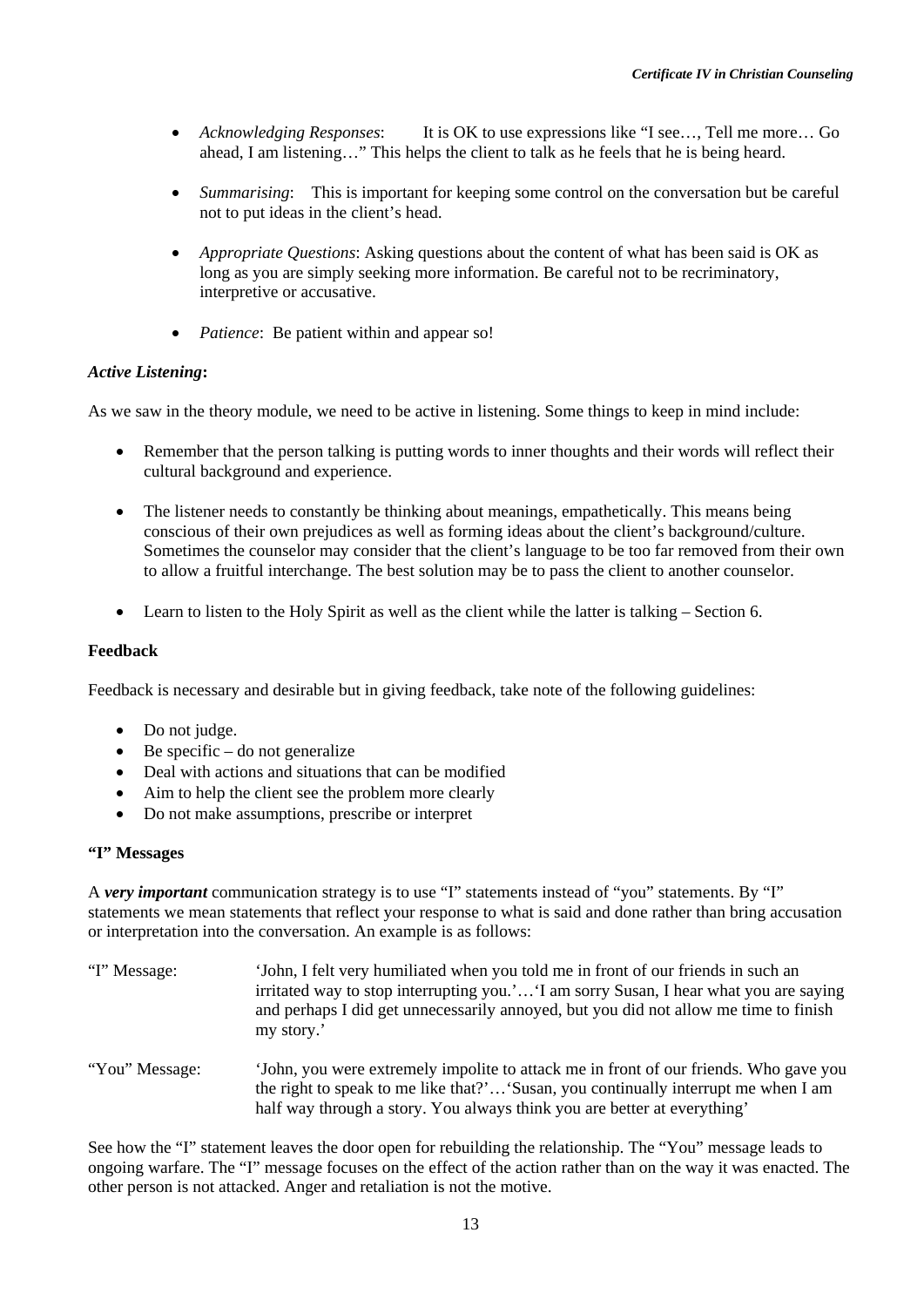The challenge for the counselor is to keep the process going while at the same time feeling a sense of desperation that they cannot see the way forward – either for the counseling process or for the client. Rest assured, you will definitely feel like this from time to time – unless of course you 'know it all'!

In fact, keeping the conversation going is easy enough – you just keep asking the client to be more specific about something they said while you are waiting for some insight to come.

From the theory module we know that insight is actually Holy Spirit inspired revelation. Sometimes it comes as a direct *word of wisdom* or *word of knowledge* (I Cor.12:8-11). Sometimes a scripture will pop into your mind. Another time you will suddenly remember a similar situation which points the way forward. In whatever way it comes – the Holy Spirit is your helper. It is not just the client who is not alone – YOU are not alone either!

#### **Preparation**

Some Christians say that because we have the Holy Spirit within us we can be confident that we always have the 'mind of Christ' (I Cor.2:16). But in another place Paul commands Timothy to 'stir up the gift that is within him' (II Tim.1:6). A better translation of the Greek in this case is "Fan up the flame...". The idea is taken from the brazier commonly carried by nomadic peoples. When they leave one camp site they put some coals in a brazier and shut down the air so that the coals are kept alight but do not burn too quickly. When they reach the next camp site they use the coals to light another fire. Paul is saying, the Holy Spirit is always with you but some of the time He is simply like coals in a brazier. If we are looking for divine extra-sensory insight, we need to fan up the flame so that the Holy Spirit fills our emotions and mind. Otherwise all we will hear is our own thoughts and the thoughts of some demons that happen to be passing by.

How do we "fan up the flame"? Paul gives the answer in Ephesians 5:18-21. We stir up the gift within us via praise – 'speaking to *ourselves* (not to God or to man but *ourselves*) in psalms, hymns and spiritual songs, singing and making melody in our hearts to the Lord'. A good counselor has a good praise life – they live in personal victory because they have learned the secret of praise. No Christian counselor should go into the counseling room without knowing that the Holy Spirit is well stirred up within!

#### **Interpretation**

It is very important to keep in mind that when the Holy Spirit speaks to us we can only interpret the 'word' by referencing our own experience and understanding. We should not allow ourselves to believe that we have the whole counsel of God. In other words, we have Jesus within but we are NOT Jesus the Word of God. Our understanding is always limited. Paul says we need to judge the word that comes via the prophets (I Cor.14:29). That is not to say that we should become tentative in delivering a 'word'. Just keep the door open to a different interpretation than our own.

An excellent way to 'test the word' is simply to ask the client what it means to them. If it was given by the Holy Spirit for their benefit it is most likely that they will see the implication of the 'word' quickly and clearly. all we need to say is: "I am getting this word (or idea) in my mind…. Does that mean anything to you?" Nine times out of ten the client will immediately see the relevance of such a 'word'.

#### **Praying with the Client**

With Christian clients you can be very direct: "I feel we need to pray about this". It is often the case that in a prayer time the client will receive direct insight from the Holy Spirit. This is a very powerful form of counseling because the client 'knows that they know' that God spoke to them and they have complete confidence in following God's instruction. There are some counselors that argue that it is only when God intervenes directly that counseling can be effective. This idea overlooks the fact that the client gets revelation in the context of the counseling interview that we have arranged. As with everything else in life, Christian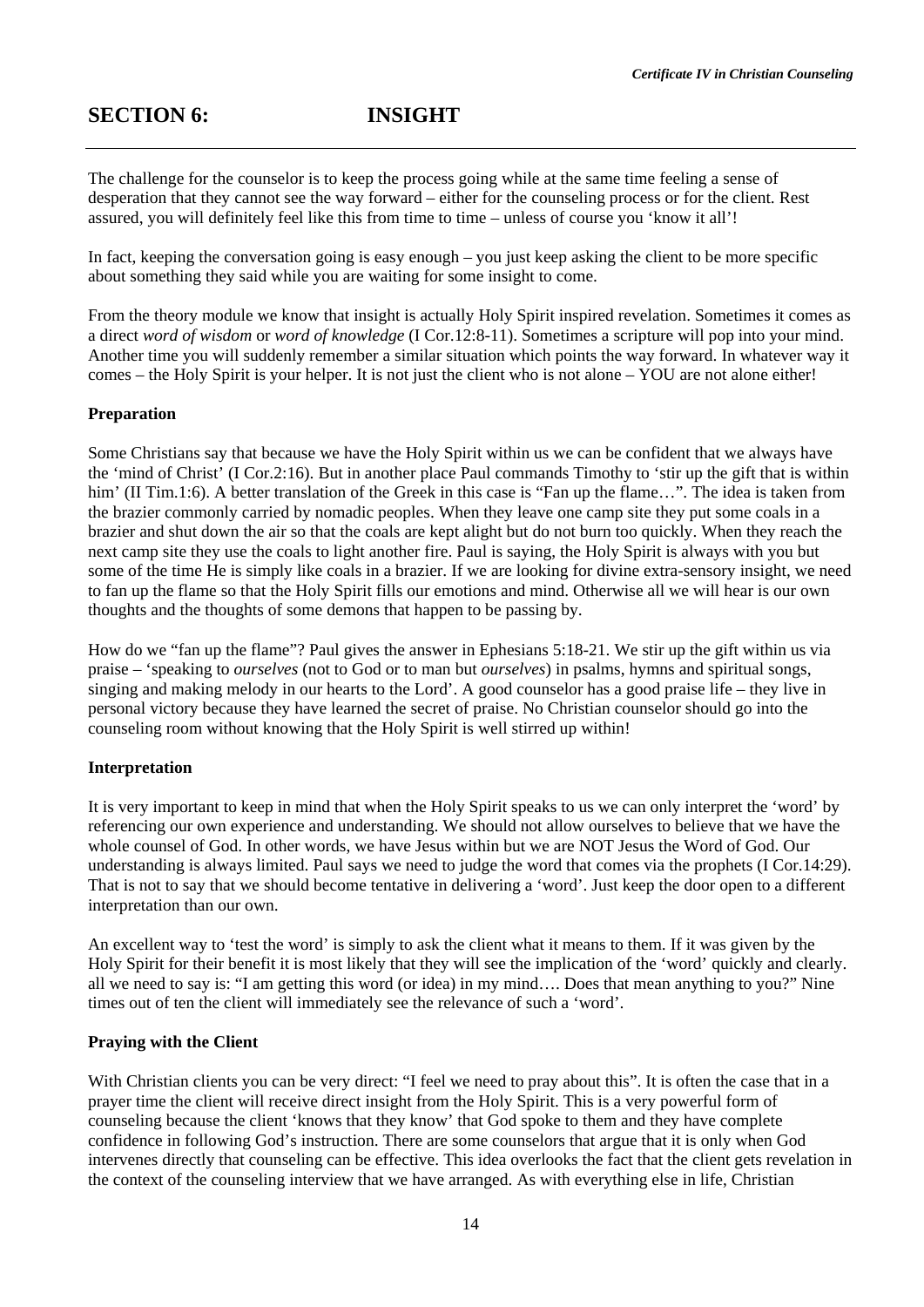counseling is a case of God and man working in partnership – as we move forward we can be confident that the Holy Spirit **will** work with us. Jesus called the Holy Spirit the *Paraclete*, i.e. the Person who comes alongside. St Augustine (1961) called this the Doctrine of the Accomplice. We need not be tentative. Take the Holy Spirit's hand and trust Him to supply the information that you need in every counseling encounter.

#### **Counseling the Non-Christian**

It is entirely true that we can only hope to be of very limited benefit as a counselor to a non-Christian. Without the Holy Spirit in our lives we are essentially without hope. This is what we mean when we say that 'Jesus is the Answer'.

It is entirely appropriate at some stage in the counseling interview to present to the non-Christian their need of Christ within. It is also appropriate that we invite a born again person who has no testimony of an intimate relationship with the Logos to allow the Holy Spirit to break through the veil – see Module CCII-01, Chapter 1.

The Christian counselor should feel no reluctance in sharing these 'good things of the Lord'. For it is only in Jesus that a human being will find the resources for abundant living – right thinking, peace and joy in the Holy Spirit (Rom.14:17).

There are many Christian counselors who teach that Christians can be helped by studying the counseling methods defined by secular-humanists. This view overlooks the fact that secular humanism is grounded on a totally different view of the human (ontology), knowledge (epistemology) and communication. If it is our goal to introduce secular humanists to better things in Christ it is helpful for Christian counselors to be informed as to the ideas they live in – but only to gain access to their world. We should not be deluded that their methods are superior to ours or can be mixed to a syncretic whole. On the contrary, the evidence is that their methods are not working in our day. Governments appoint more social workers almost every day but the social problems multiply at an alarming rate.

Unfortunately, it is true that the secular humanists are much better organized and more professional in their counseling practice than Christians. That is something the church needs to address with serious intent if we are to maintain our relevance as salt and light in this present world.

#### **Jesus Centred Prayer**

Many Christians are in church on Sunday but have no experience of the inner life on a day to day basis. Their concept of prayer is telling the Lord about the problems and hoping that He will do something about them. One commentator called this 'junk mail prayer'. He had a long prayer list with 0ver 178 needs listed on it. Every day he faithfully made his supplication to the Lord until one day the Lord spoke to him: "Why don't you ask me what to do about those matters". In twenty minutes the Lord has given him strategy to solve every need!

We have a wrong idea about prayer. God already knows about the problems. His idea is that we should get his guidance for each problem and then act obediently (i.e. in faith) and see miraculous changes in the world around us. Jesus said it this way: 'Blessed are you Simon.. for flesh and blood has not revealed this to you but My Father who is in heaven… and I will build my church and the gates of hell will not prevail against it. And I will give you the keys of the Kingdom... and whatever you bind on earth shall be bound having already been bound in heaven, and whatever you loose on earth shall be loosed, having already been loosed in heaven' (Matt.16:17-19). [NB Check the Greek New Testament – it is not written the way your English translation gives it.]

Many people are defeated in prayer. They need to participate in a prayer school that helps them to stir up the gift.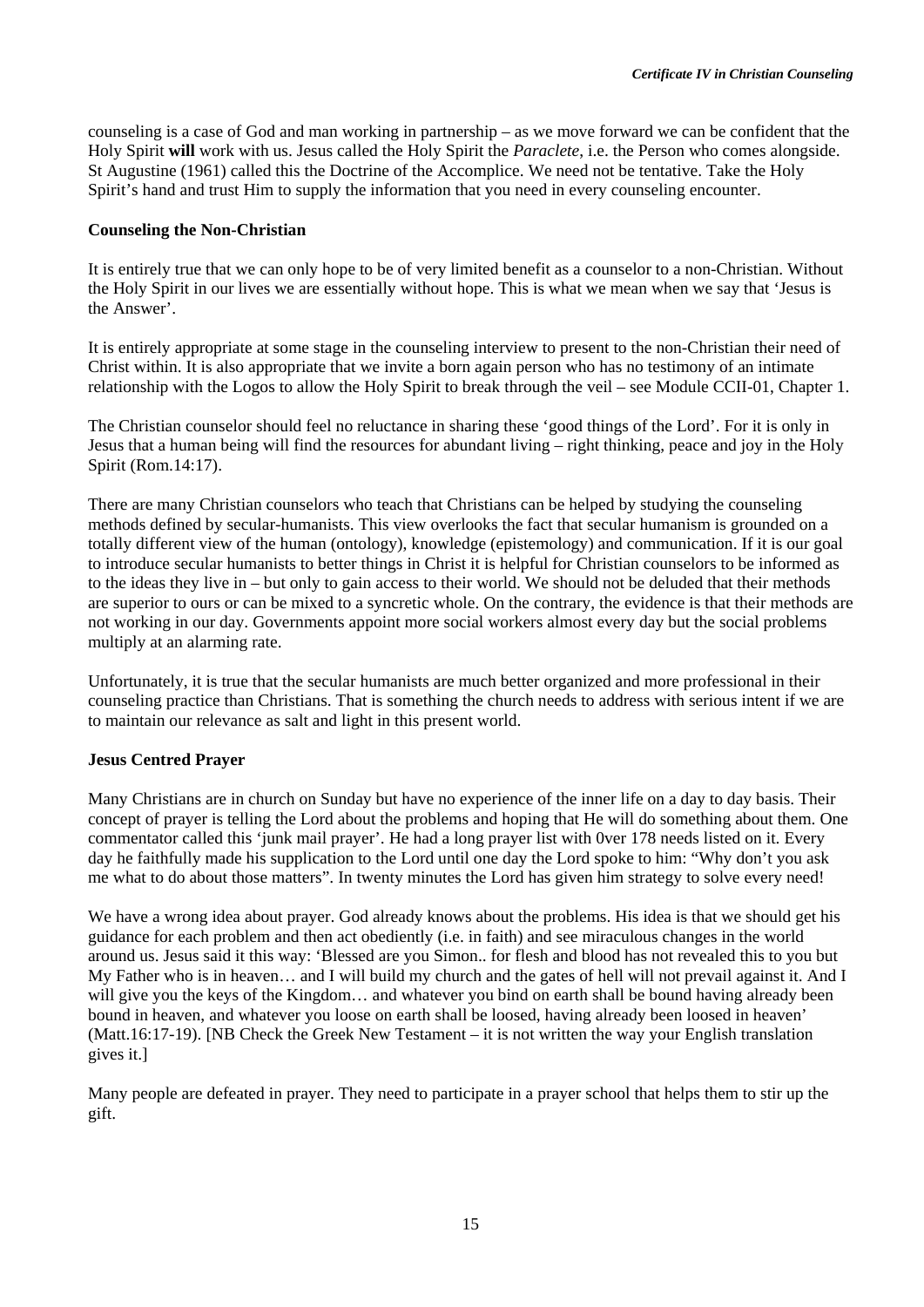## **SECTION 7 WINDING UP THE INTERVIEW**

#### **Time's Up**

Counseling sessions should continue for a definite time span. One hour is a convenient time. The client should be told this when they arrive and should not be surprised when the session closes.

#### **Summarising**

It is important that the counselor summarise the conversation in terms of Egan's management model.

"So far we have seen that the problem is…………………… You have also decided that you would like to ……….. **Is that how you see it**?

#### **The Way Forward**

When can we meet again? The **time and place** should be agreed upon.

"Next time we will have to think about…… Let's you and I both think about this before the next session so that we have something positive to talk about… I am sure we can go a long way towards helping you to a solution for your problem next time."

#### **Recording**

Do not forget to record the essential information on the report sheet.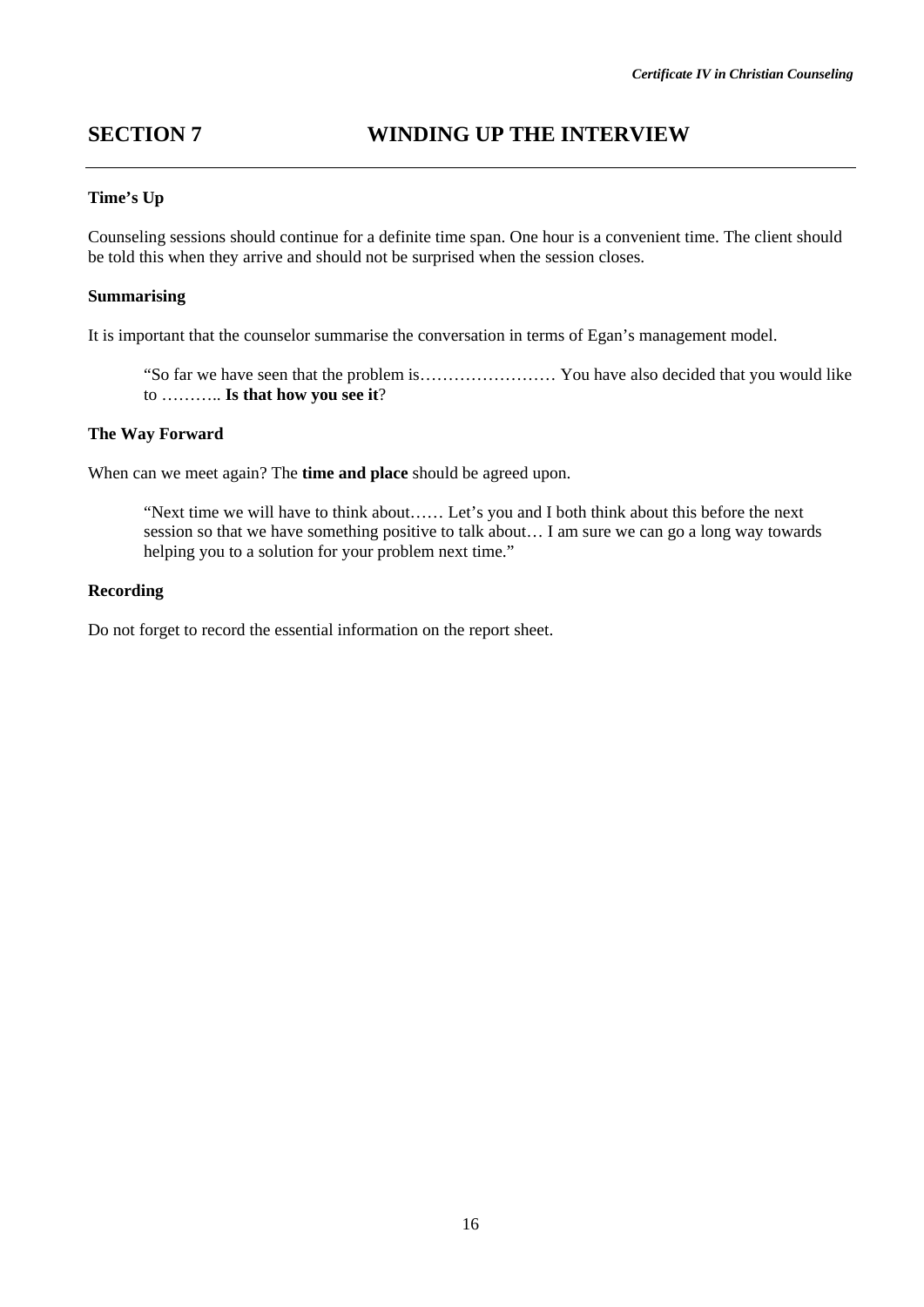Possibly the most fruitful counseling that the writer has seen has been when two or three people work together with the client. This has two main benefits:

- The possibility of litigation is reduced when two people are witnesses to what was done and said rather than one.
- There is less stress on the primary counselor when they know that other people are seeking insight 'words' from the Lord.

Team counseling is particularly beneficial in the case of trauma counseling. We have seen quite remarkable healings when this approach has been used. It is less important in mentoring which requires the counselor to be more of a sounding board than a helper.

Clearly, team counseling requires that the team members be in good fellowship and 'know their place'. A two person team is most effective when one person communicates with the client while the other simply prays seeking 'words'. In such a case the second person should keep their 'words' to themselves until asked by the communicator.

A lot of counseling will proceed on a one to one basis but we mention team counseling for the sake of completeness and to recommend it, because in most cases it is the most effective strategy.

In our advanced course students are introduced to group counseling (families, social groups, peer groups, rehabilitation groups, etc). As with marriage counseling there are benefits in speaking to the protagonists together rather than singly. But more of that later for those who wish to go on in the counseling experience.